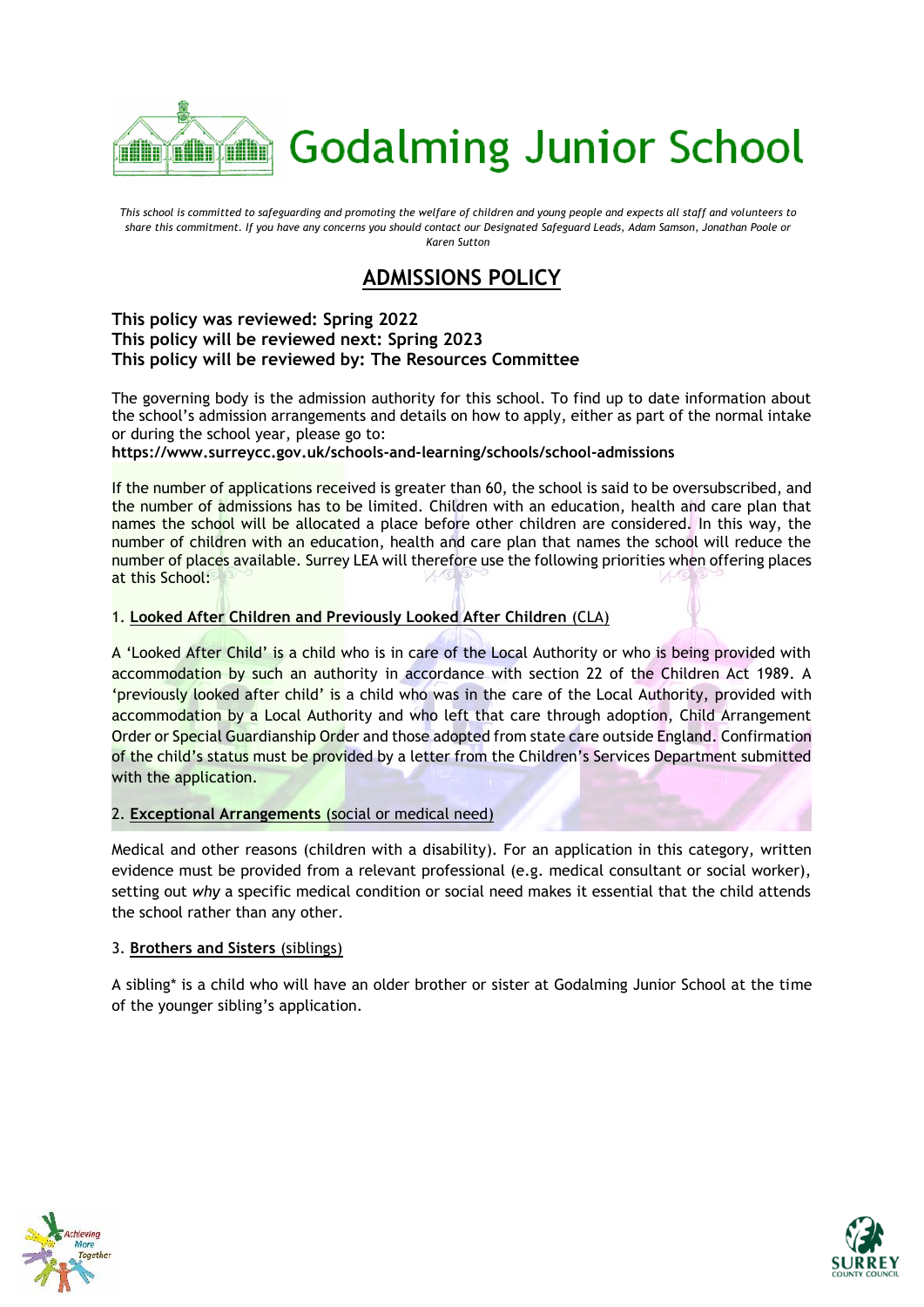# 4. **Children of Staff (**see note below)

The school will admit a child of a member of staff of the school under this criterion provided that:

- i) the member of staff (defined below) has been employed at the school for two or more years at the time at which the application for admission to the school is made **or**
- ii) the member of staff is recruited to fill a vacant post for which there is a demonstrable skill shortage

For the purposes of satisfying this criterion, a member of staff is defined as a member of the school's full time staff or a part-time member in a particular role. A panel from the Governors will determine whether the member of staff meets the requirements of this criterion.

For a child to be considered under this category, the school must receive from the relevant member of staff on or before the closing date for applications a completed and signed Supplementary Information Form verified by the Headteacher and Chair of Governors. This form can be found on the school's website or can be obtained from the school office.

## 5. **Any other applicant**

If this school is over-subscribed within any category, the LEA will offer places according to the criterion and distance measured in a straight line from the permanent home address, as set by Ordnance Survey to the main school gate, which is located in **Hallam Road**. This is calculated using Surrey admissions team's Geographical Information System.

Where two or more children share a priority for a place, e.g. where two children live equidistant from a school, random allocation will be used to determine which child should be given priority.

In the case of an application in which the applicants are:

- multiple births (such as twins, triplets etc); and
- one of the children is awarded a place according to the Admissions Policy

It shall be a rebuttable presumption that the needs of the family and applicants will outweigh the adverse effects on the quality of education received by the other pupils at the school as a result of exceeding the Published Admission Number. Thus under these circumstances all applicants should expect to be admitted.

#### 6. **In year admissions**

For any in-year admissions please see the Surrey County Council website by following this link: **<http://new.surreycc.gov.uk/schools-and-learning/schools/school-admissions/in-year-admissions>**

#### **Waiting List**

An applicant for Year 3 not initially offered a place at the school will be placed on a waiting list, if the school is so requested, following the initial allocation of places. The Local Authority, who do this on the school's behalf maintains the waiting list.

Where there are more children than places available, waiting lists will operate for each year group according to the oversubscription criteria for the school without regard to the date the application was received or when a child's name was added to the waiting list.